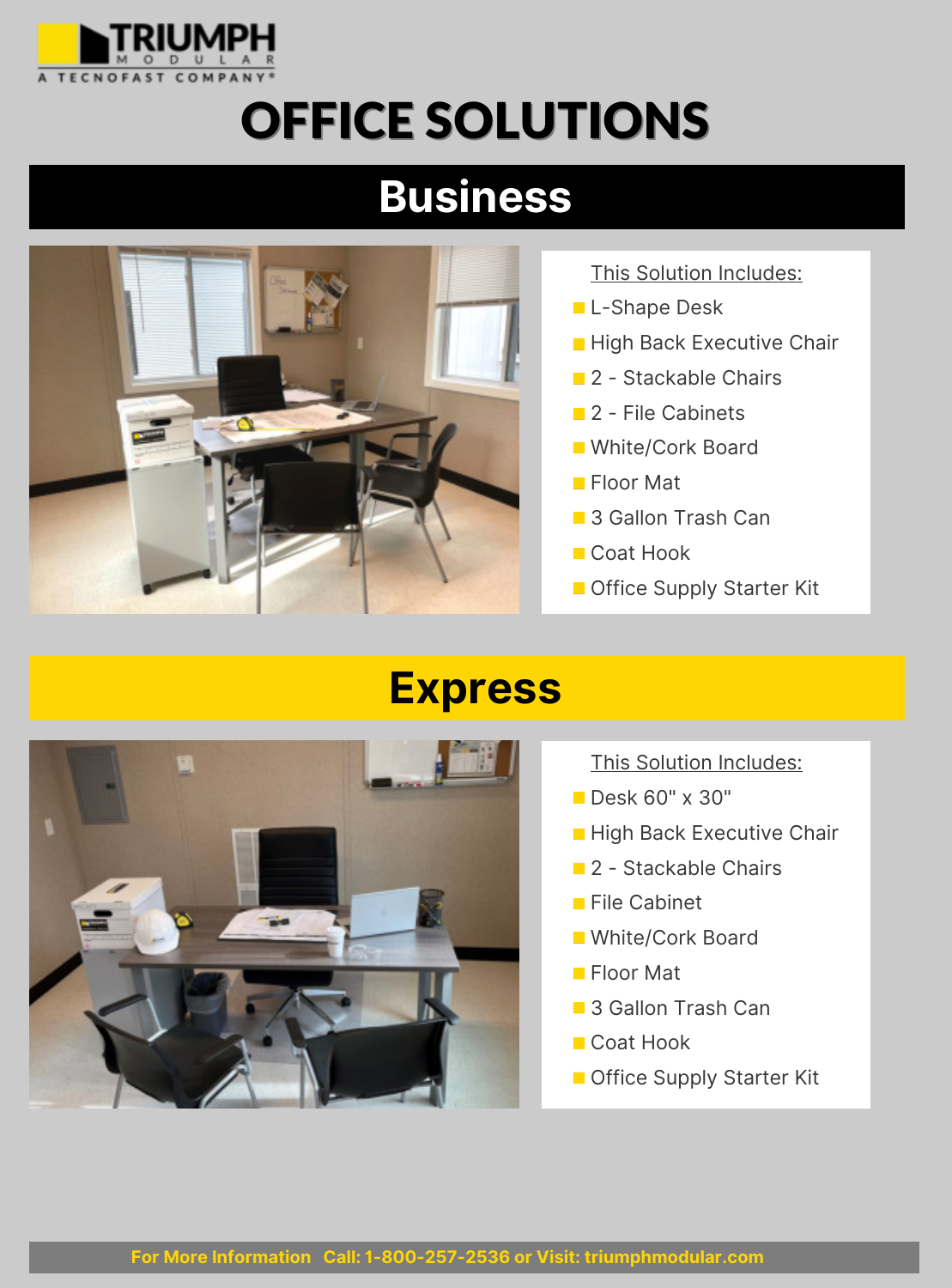

# CONFERENCE ROOM SOLUTIONS

## **Business**



This Solution Includes:

- Conference Table
- 8 High Back Executive Chairs
- **2** 60" White Boards
- **23 Gallon Trash Can**
- Convenience Starter Kit

#### **Express**



#### This Solution Includes:

- **2** Desks 48" x 24"
- 6 Mid Back Manager Chairs
- 60" White Board
- 23 Gallon Trash Can
- Convenience Starter Kit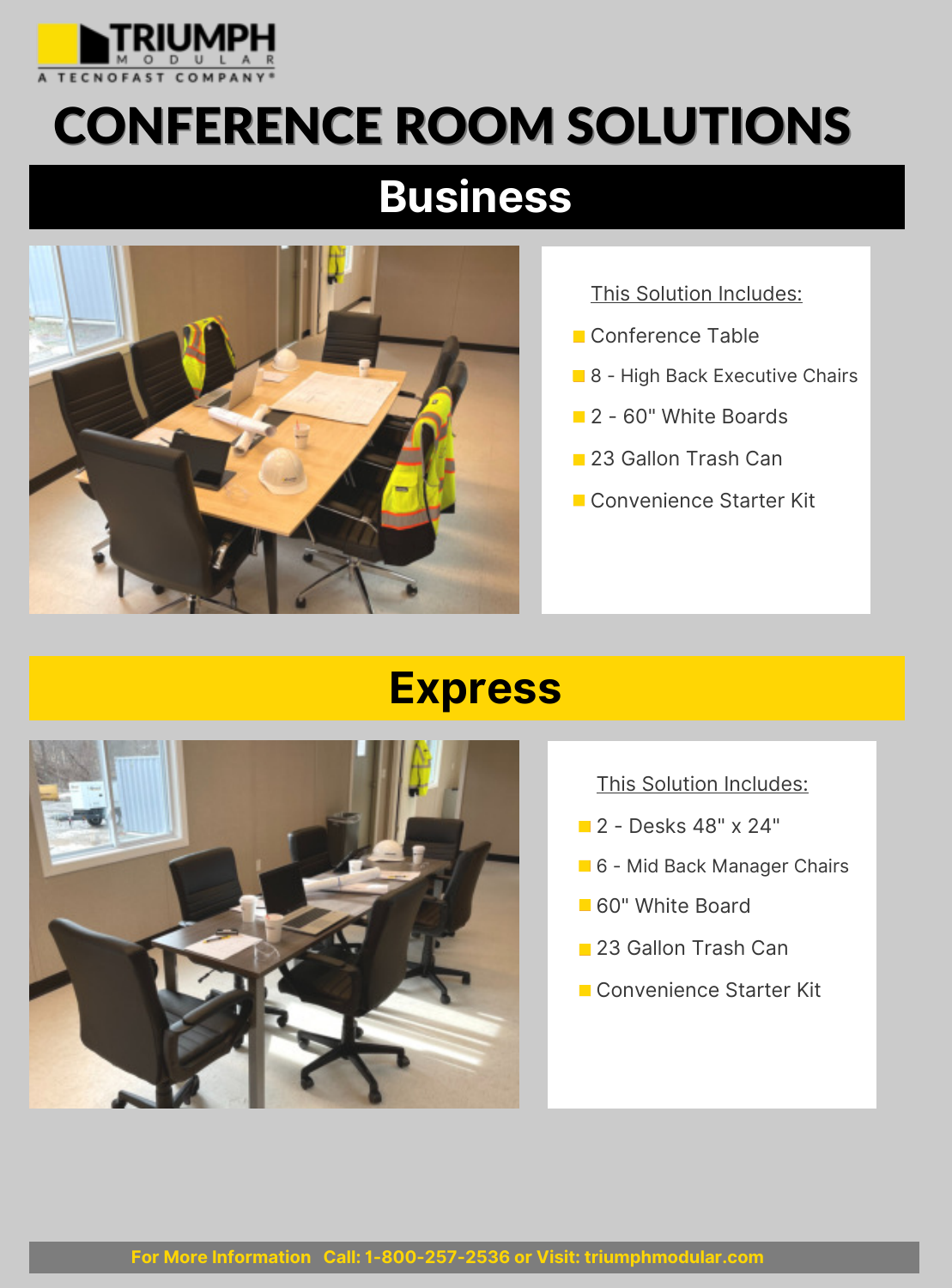

# BREAKROOM SOLUTIONS

## **Business**



This Solution Includes:

- 4 Six Foot Folding Tables
- **18 Folding Chairs**
- **Full Size Refrigerator**
- **Microwave**
- **Keurig-Duo Coffee Maker**
- **23 Gallon Trash Can**
- 60" White Board
- Convenience Starter Kit



- This Solution Includes:
- **2** Six Foot Folding Tables
- 6 Folding Chairs
- **Mini Refrigerator**
- **Microwave**
- **Keurig-Duo Coffee Maker**
- **23 Gallon Trash Can**
- 60" White Board
- Convenience Starter Kit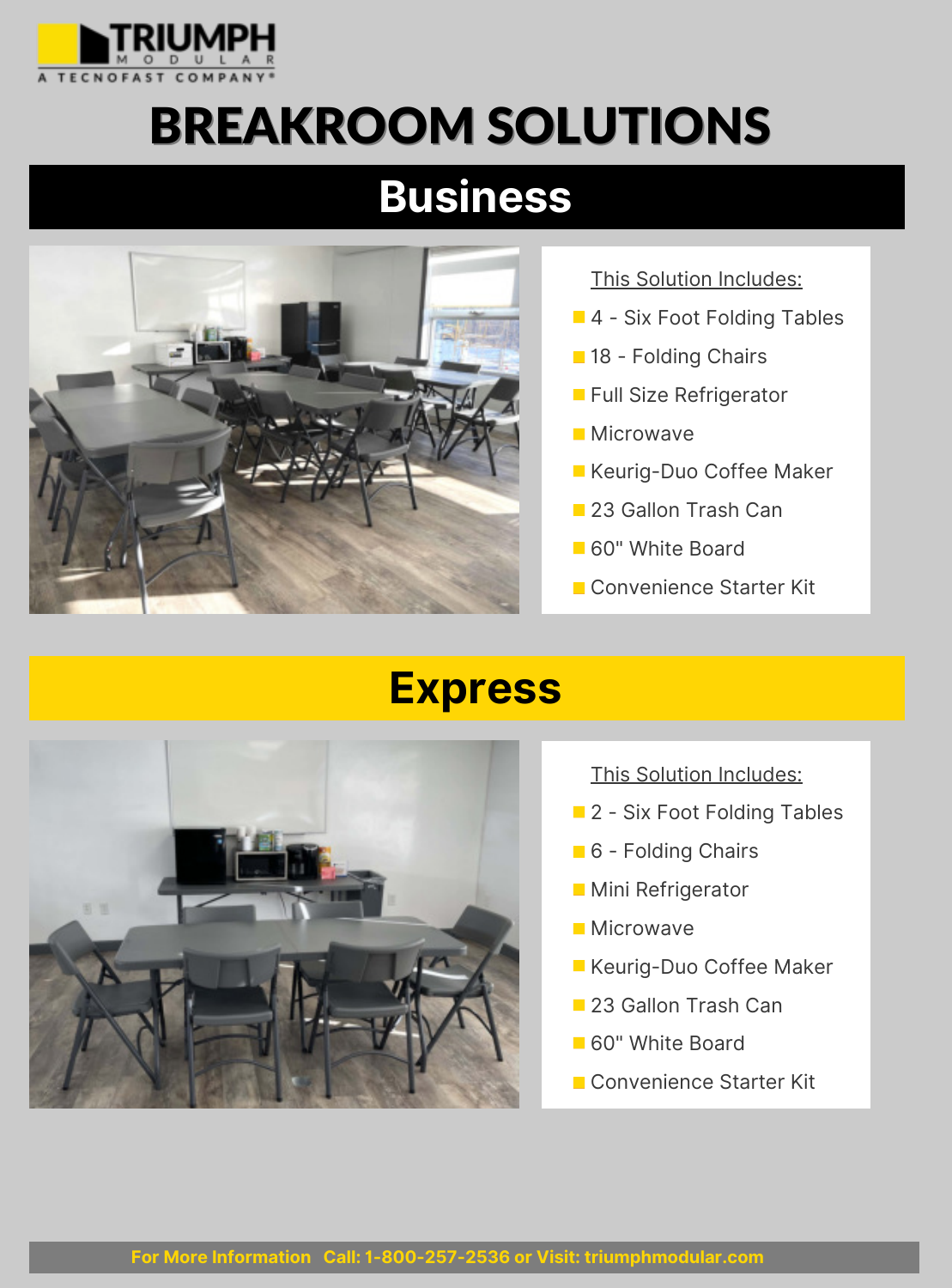

# BISTRO SOLUTIONS

## **Business**



This Solution Includes:

- **Desk 48" x 24"**
- **Full Size Refrigerator**
- **Microwave**
- **Keurig-Duo Coffee Maker**
- 23 Gallon Trash Can
- Convenience Starter Kit



- This Solution Includes:
- Six Foot Table
- **Mini Refrigerator**
- **Microwave**
- **Keurig-Duo Coffee Maker**
- 23 Gallon Trash Can
- Convenience Starter Kit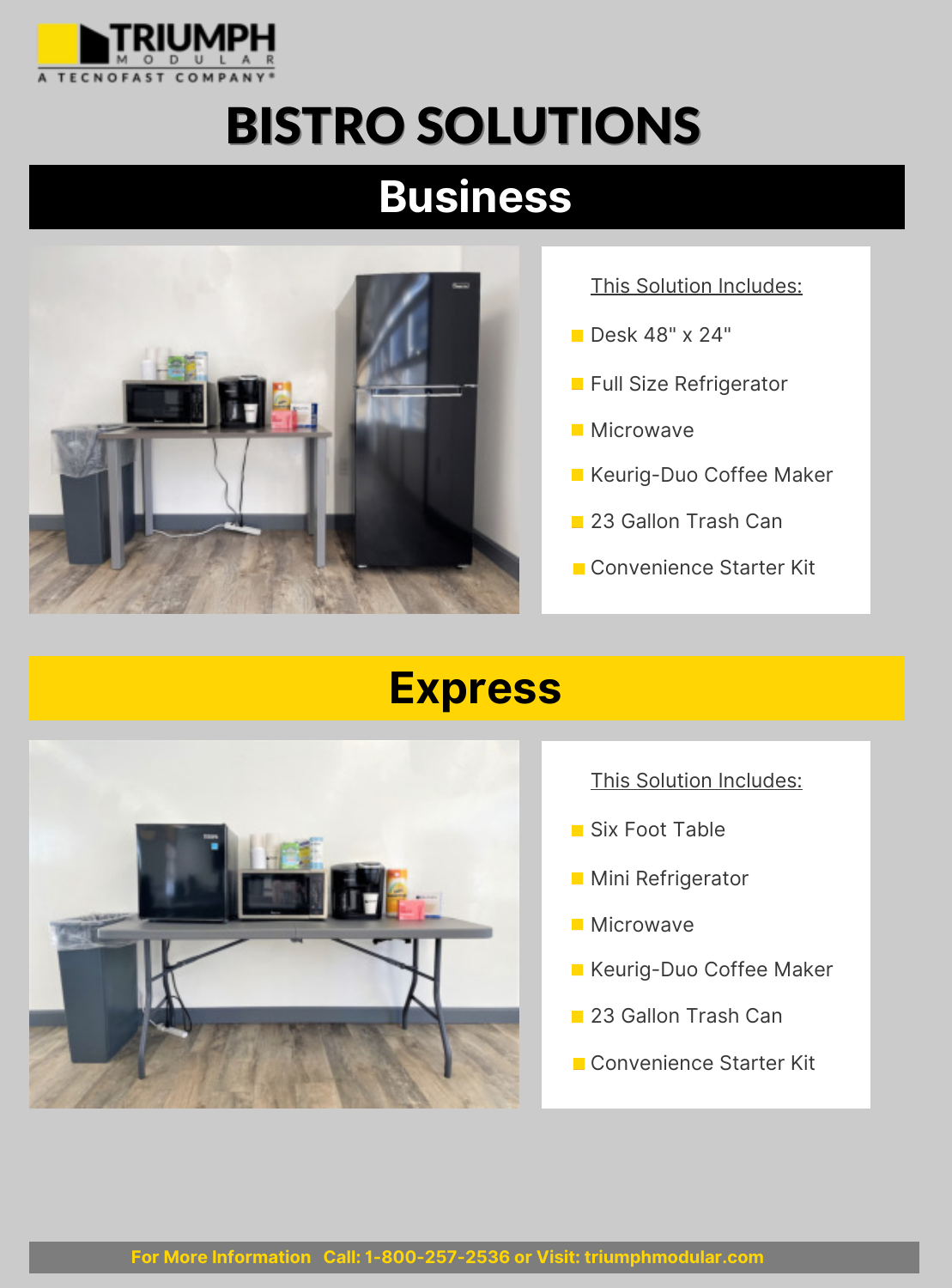

# WORKSTATION SOLUTIONS

## **Business**



This Solution Includes:

- L-Shape Desk
- **High Back Executive Chair**
- **Floor Mat**
- 2 File Cabinets
- 3 Gallon Trash Can
- **Acrylic Privacy Panels**
- **Modesty Panels**
- **Office Supply Starter Kit**



- This Solution Includes:
- **Desk 48" x 24"**
- **Mid Back Chair**
- **Floor Mat**
- **1** File Cabinet
- 3 Gallon Trash Can
- **Acrylic Privacy Panels**
- **Office Supply Starter Kit**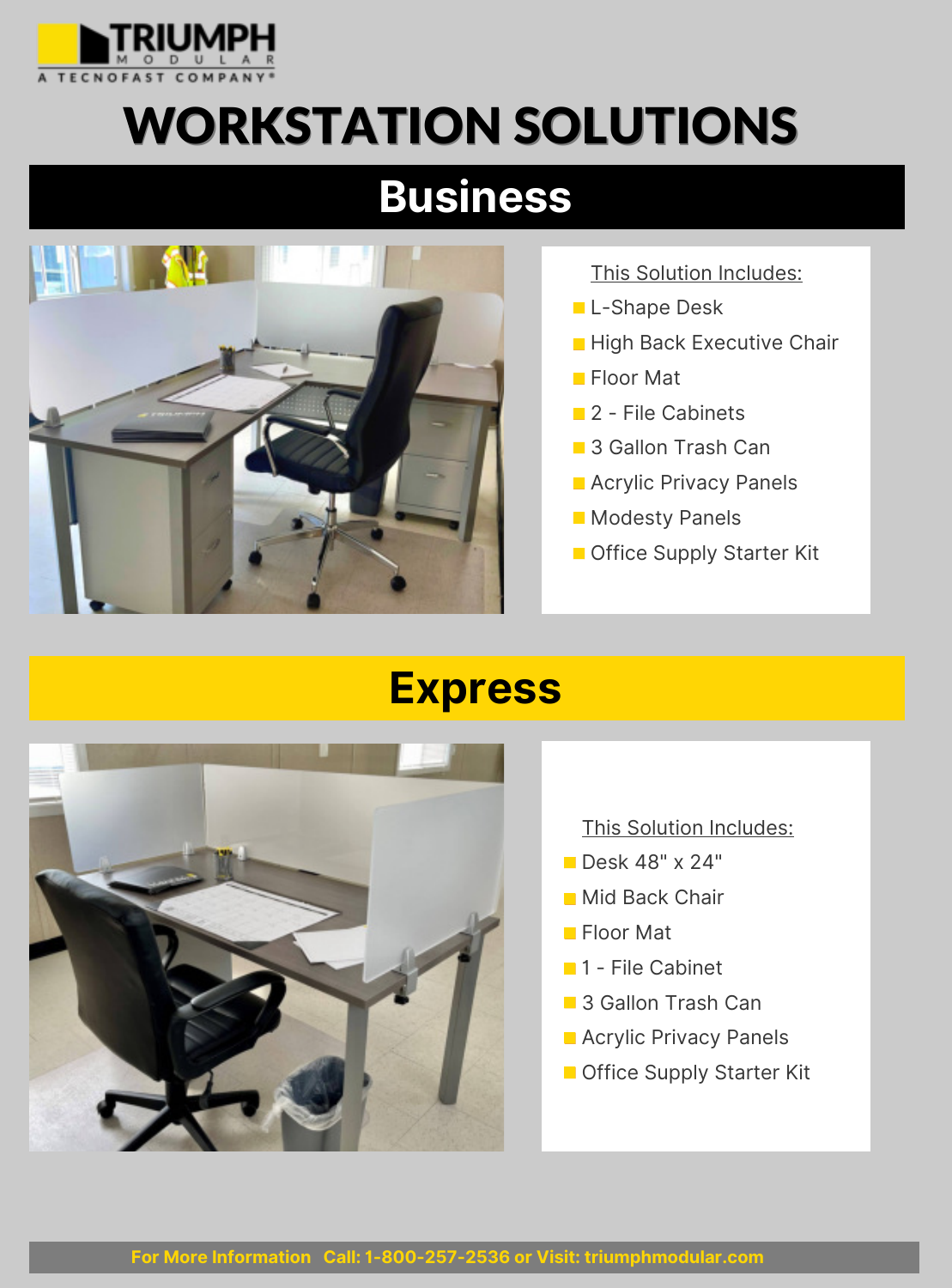

# RECEPTION SOLUTIONS

## **Business**



This Solution Includes:

- L-Shape Desk
- **High Back Executive Chair**
- **1** Floor Mat
- 2 File Cabinets
- 3 Gallon Trash Can
- 5 Stackable Chairs
- **1** End Table
- 1- Coat Rack
- **Acrylic Privacy Panels**
- **Modesty Panels**
- **Office Supply Starter Kit**

### **Express**



This Solution Includes:

- **Desk 48" x 24"**
- **High Back Executive Chair**
- **1** Floor Mat
- $\blacksquare$  1 File Cabinet
- 3 Gallon Trash Can
- **5** Stackable Chairs
- **1** End Table
- 1- Coat Rack
- **Acrylic Privacy Panels**
- Office Supply Starter Kit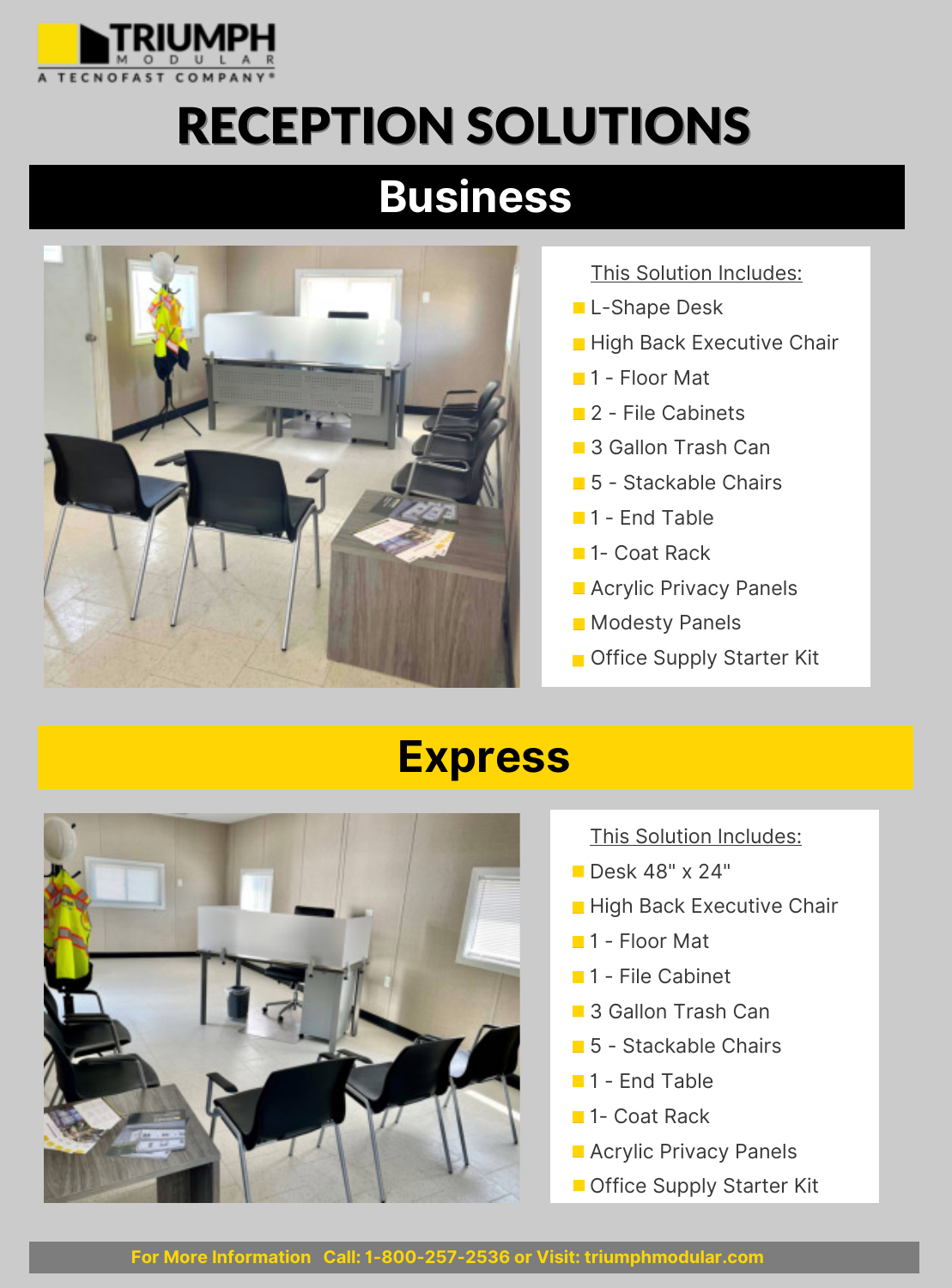

## PLANNING SOLUTIONS



#### This Solution Includes:

- 40" Plan Table  $\mathbb{R}^n$
- Adjustable Height Drafting Stool **The Contract of the Contract of the Contract of the Contract of the Contract of the Contract of the Contract o**
- **Plan Rack With Six Clamps**
- **Chair Mat**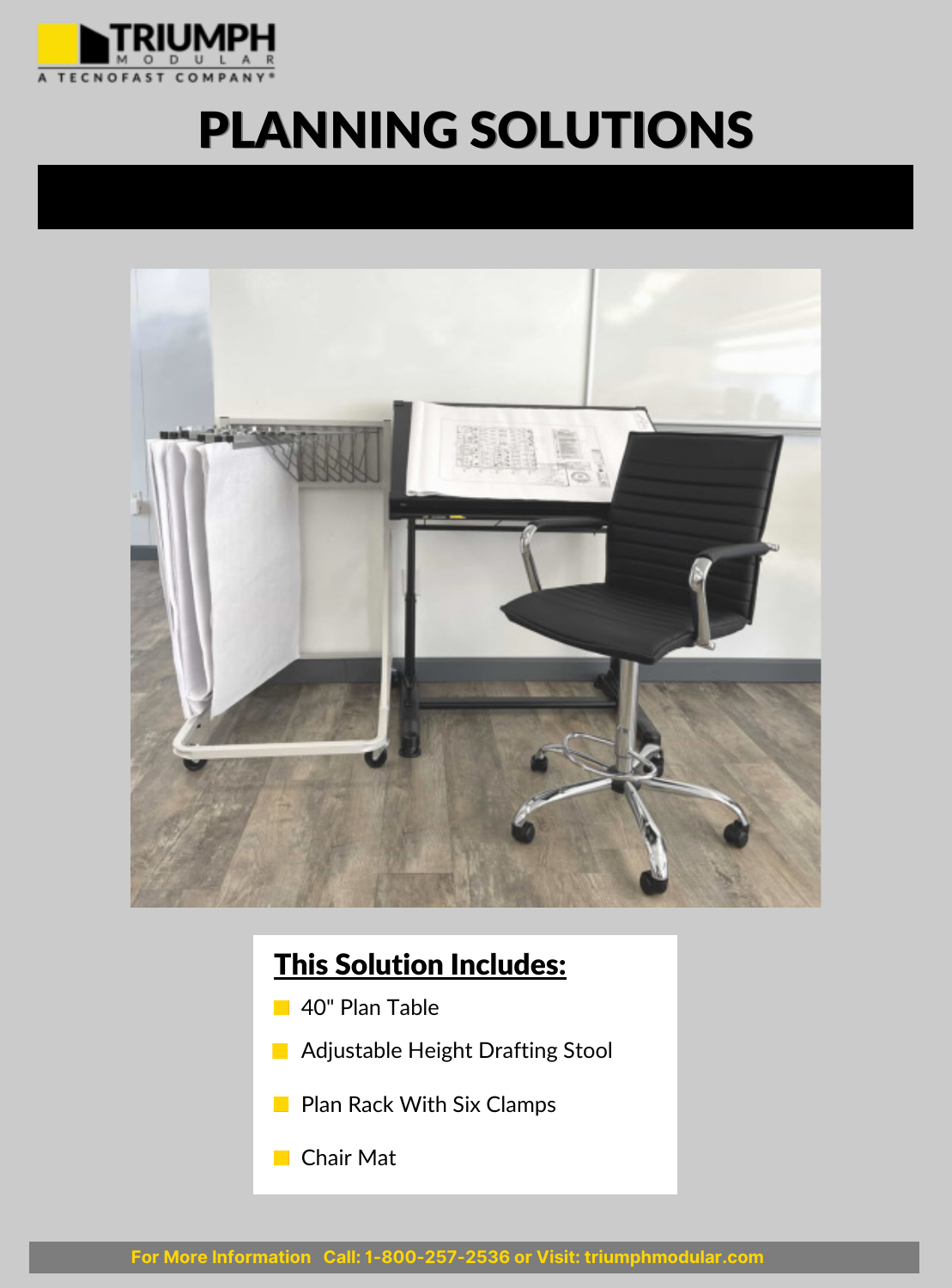

# AIR PURIFICATION SOLUTIONS





#### AirDoctor UltraHEPA Air Purifier Features:

- **100 TIMES MORE EFFECTIVE WITH STATE-OF-THE-ART** ULTRAHEPA™- Capturing 100% of some of the most dangerous ultra fine particles as small as .003 microns in size.
- DUAL ACTION CARBON/GAS TRAP/VOC FILTER- The AirDoctor combines an UltraHEPA™ filter with proprietary dual action Carbon/Gas Trap/VOC Filter. The dual action Carbon/Gas Trap/VOC Filter removes dangerous ozone, gas and volatile organic compounds like formaldehyde.
- **U** OUIET PERFORMANCE- AirDoctor uses their exclusive Professional Whisper Jet fans that are 30% quieter than the fans found in ordinary air purifiers.
- COVERS LARGE ROOMS- Circulates the air in 638 sq. ft. at a rate of four times an hour or 1,274 sq. ft. at a rate of two times an hour.